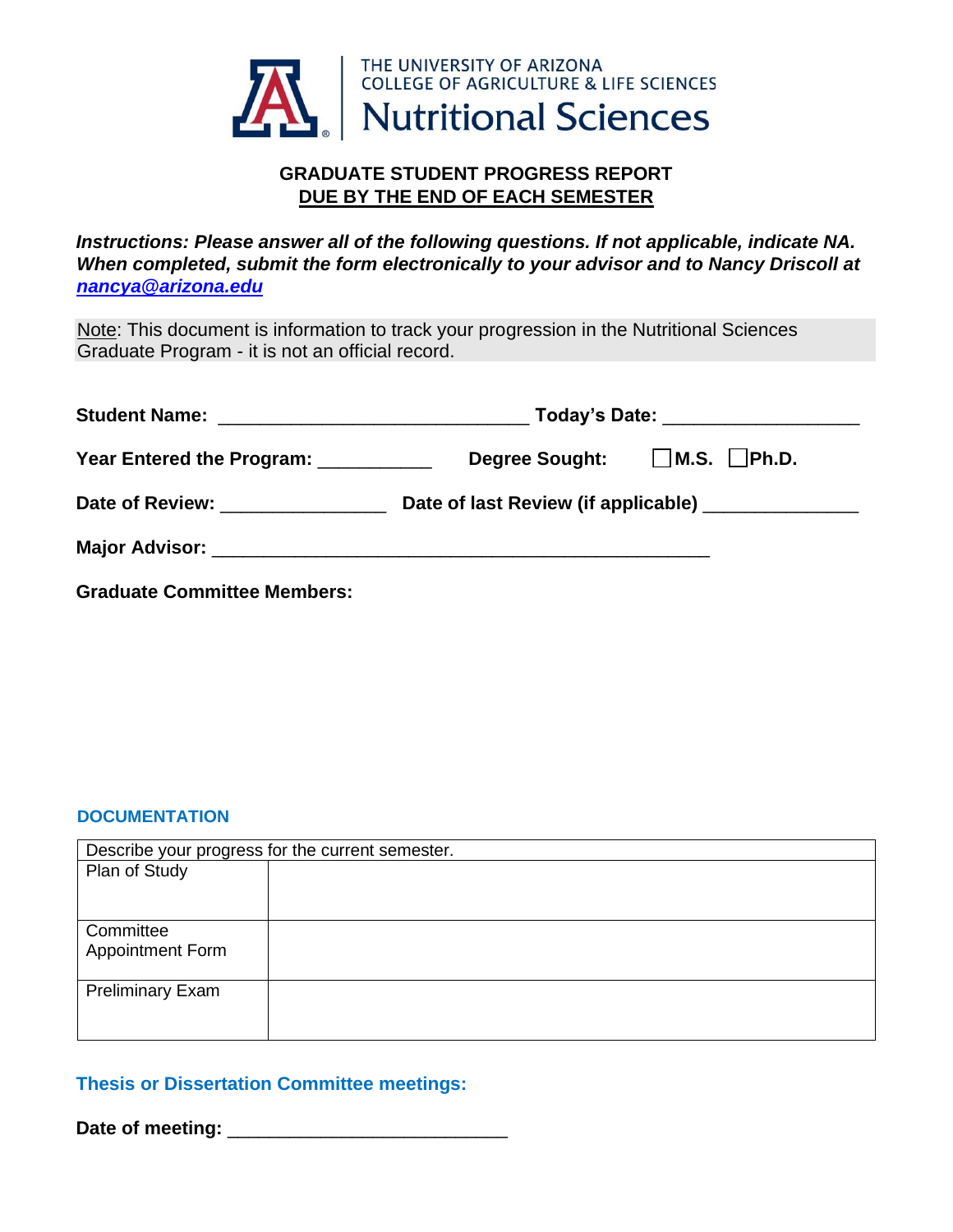**Comment on how committee meetings contribute to research progress:** 

# **Progress in conducting dissertation/thesis activities:**

| <b>Activity</b>                     | <b>Completed/Date</b> |
|-------------------------------------|-----------------------|
| 1. IRB Approval for Proposal        |                       |
| 2. Animal Approval (if appropriate) |                       |
| 3. Data Collection                  |                       |
| 4. Data Analysis                    |                       |
| 5. Results and Discussion written   |                       |

## **RESEARCH PROGRESS**

| Describe your achievements   |  |
|------------------------------|--|
| Development of new           |  |
| research techniques          |  |
|                              |  |
| Important research           |  |
| discoveries                  |  |
|                              |  |
| Manuscripts, grant           |  |
| applications                 |  |
|                              |  |
| Meeting presentations,       |  |
| attendance                   |  |
|                              |  |
| Intellectual or technical    |  |
| collaborations               |  |
|                              |  |
| Improvements in              |  |
| intrapersonal and networking |  |
| skills                       |  |
| Seminars given               |  |
|                              |  |
|                              |  |

| <b>INDIVIDUAL CAREER DEVELOPMENT PLAN</b>                               |                |                 |  |  |
|-------------------------------------------------------------------------|----------------|-----------------|--|--|
| <b>Create or update your IDP on</b><br>http://myidp.sciencecareers.org/ | Date completed | Date(s) updated |  |  |
|                                                                         |                |                 |  |  |